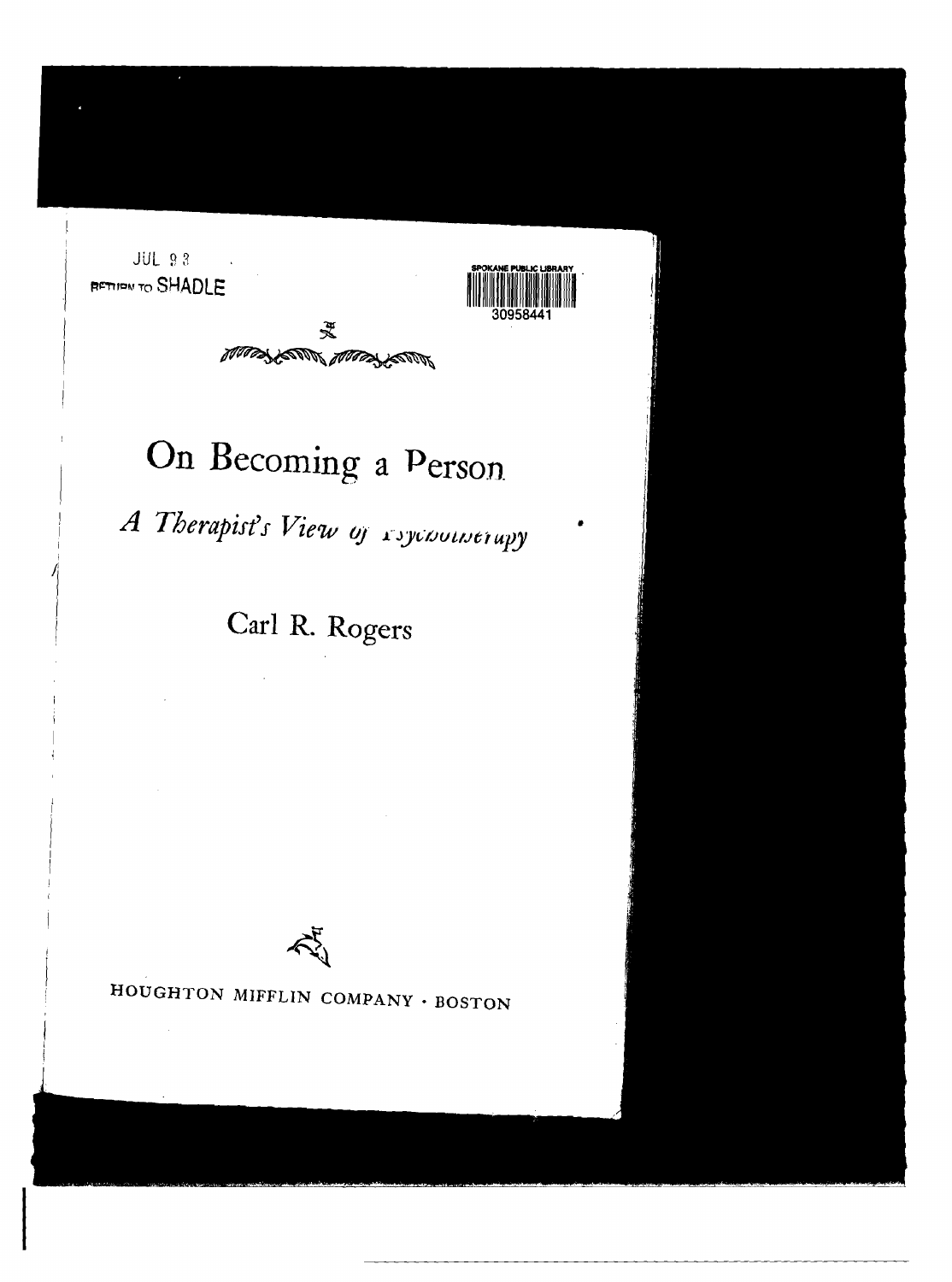#### Copyright  $\Phi$  1961 by Carl R. Rogers

ALL RIGHTS RESERVED

For information about permission to reproduce selections from this book, write to Permissions, Houghton Mifflin Company, 2 Park Street, Boston, Massachusetts 02108.

> ISBN: 0-395-08\34-3 ISBN: 0-395-08409-\ pbk.

Printed in the United States of America

FFG 36 35 34 33 32 31 30 29 28

 $\ddot{\phantom{a}}$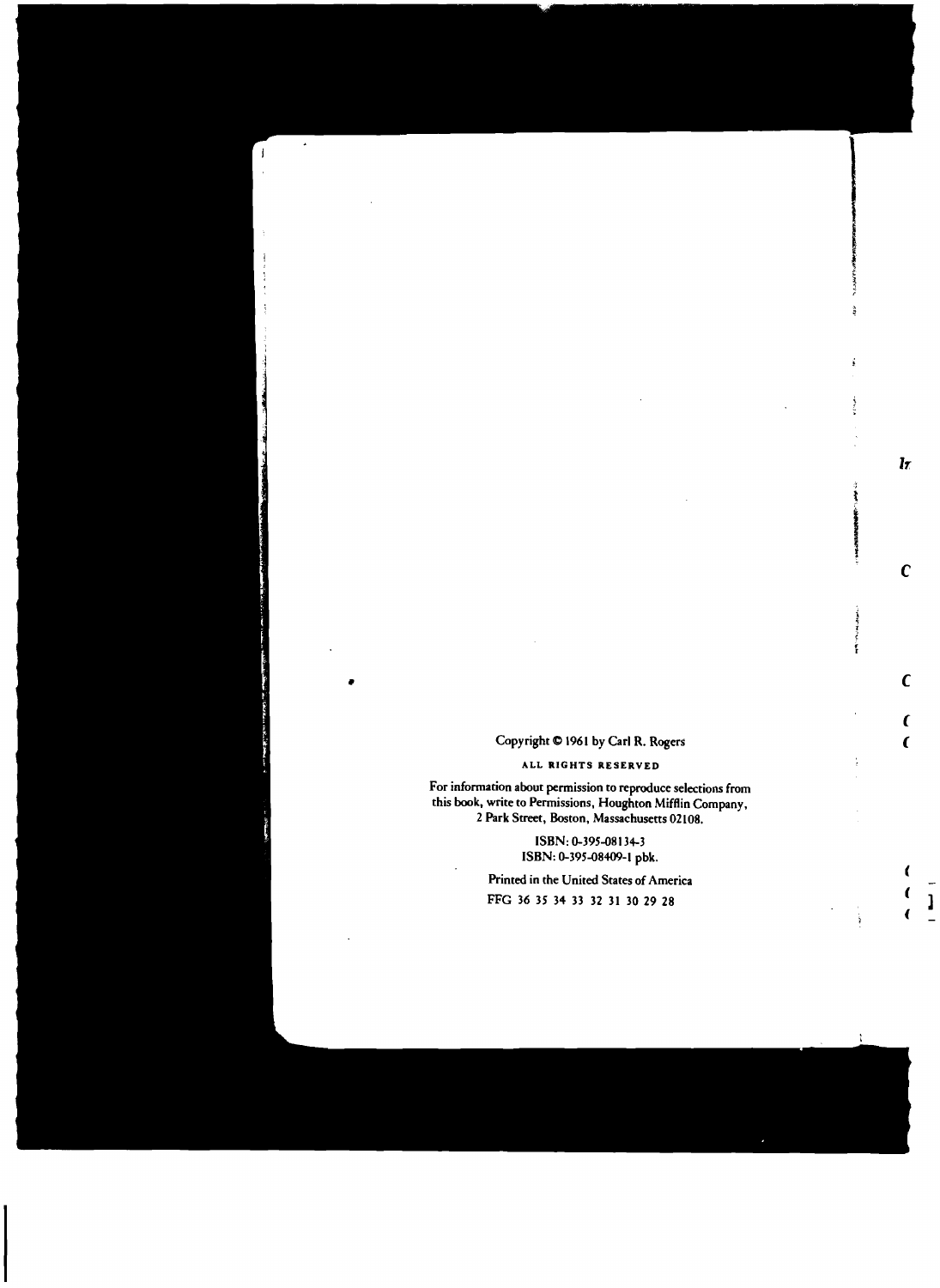# "To Be That Self Which One Truly Is" A Therapist's View of Personal Goals

罗

•

I *accused of thinking philosophical thoughts. I do not share this n these days most psychologists regard it as an insult if they are reaction. I cannot help but puzzle over the meaning of what I observe. Some of these meanings seem to have exciting implications for our modern world.* 

*In* 1957 *Dr. Russell Becker, a friend, former student and colleague of mine, invited me to give a special lecture to an all-college convocation at Wooster College in Ohio. I decided to work out more clearly for myself the meaning of the personal directions which*  clients seem to take in the free climate of the therapeutic relation*ship. When the paper was finished I had grave doubts that I had expressed anything which was in any way new or significant. The rather astonishingly long-continued applause of the audience re* lieved my fears to some degree.

*As the passage of time has enabled me to look more objectively at 'What I said, I feel satisfaction on two counts. I believe it expresses 'Well the observations which for me have crystallized into two im*portant themes: my confidence in the human organism, when it is *'functioning freely; and the existential quality of satisfying living, a theme presented by some of our most modern philosophers, which*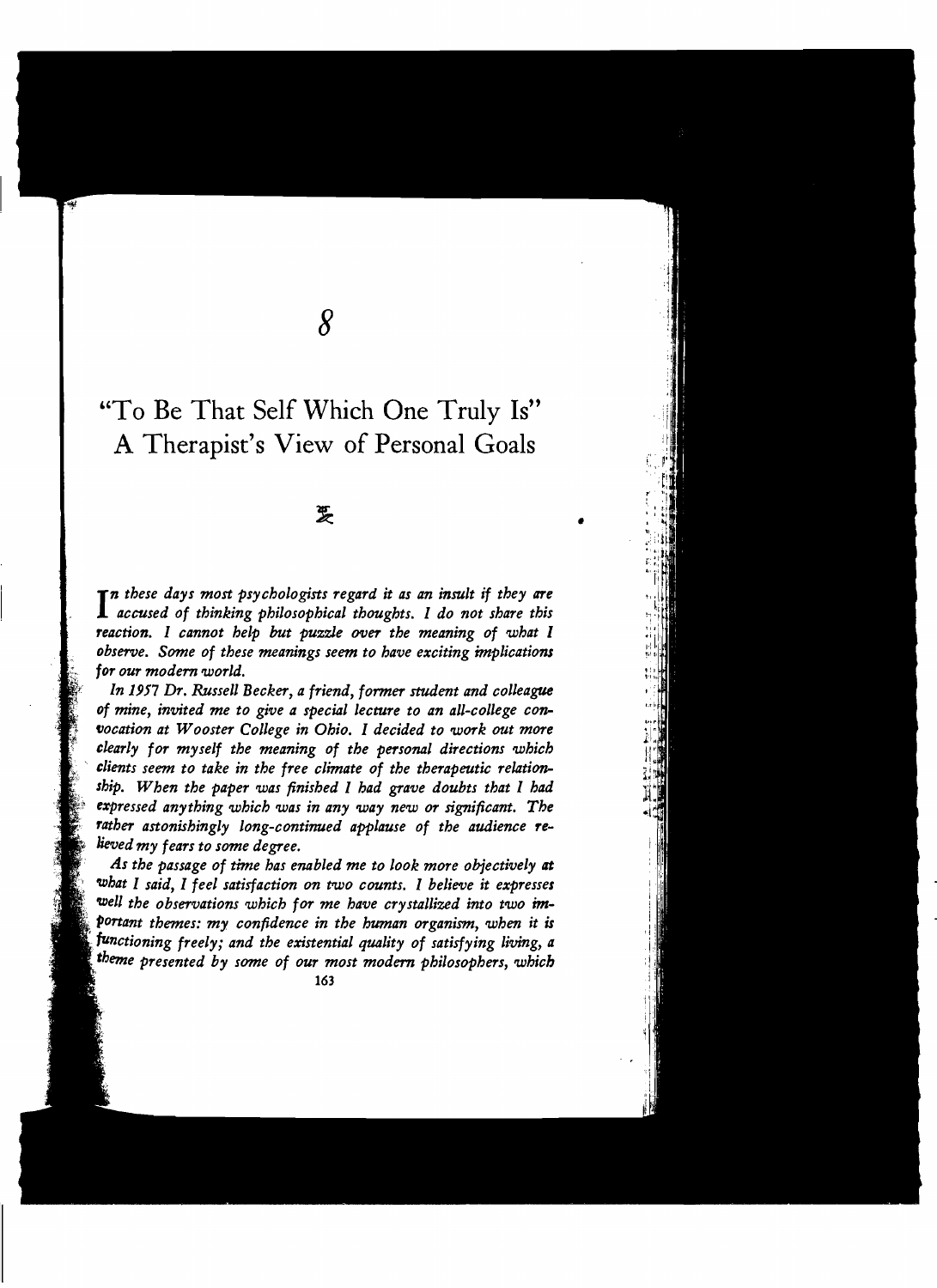*"To Be That Self Which One Truly* Is"

*'Was however beautifully expressed more than twenty-five centuries Igo by Lao-tzu, when he said,"The way to do is to* be."

#### THE OUESTIONS

"What is my goal in life?" "What am I striving for?" "What is my purpose?" These are questions which every individual asks himself at one time or another, sometimes calmly and meditatively, sometimes in agonizing uncertainty or despair. They are old, old questions which have been asked and answered in every century of history. Yet they are also questions which every individual must ask and answer for himself, in his own way. They are questions which I, as a counselor, hear expressed in many differing ways as men and women in personal distress try to learn, or understand, or choose, the directions which their lives are taking. •

In one sense there is nothing new which can be said about these questions. Indeed the opening phrase in the title I have chosen for this paper is taken from the writings of a man who wrestled with these questions more than a century ago. Simply to express another personal opinion about this whole issue of goals and purposes would seem presumptuous. But as I have worked for many years with troubled and maladjusted individuals I believe that I can discern a pattern, a trend, a commonality, an orderliness, in the tentative answers to these questions which they have found for themselves. And so I would like to share with you my perception of what human beings appear to be striving for, when they are free to choose.

#### SoME ANSWERS

Before trying to take you into this world of my own experience with my clients, I would like to remind you that the questions I have mentioned are not pseudo-questions, nor have men in the past or at the present time agreed on the answers. When men in the past have asked themselves the purpose of life, some have answered, in the words of the catechism, that "the chief end of man is to glorify God." Others have thought of life's purpose as being the preparation of oneself for immortality, Others have settled on a much more earthy goal - to enjoy and release and satisfy every sensual desire. Still others - and this applies to many today - regard the purpose of life as being to achieve - to gain material possessions, status, knowledge, power. Some have made it their goal to give themselves completely and devotedly to a cause outside of themselves such as Christianity, or Communism. A Hider has seen his goal as that of becoming the leader of a master race which would exercise power over all. In sharp contrast, many an Oriental has striven to eliminate all personal desires, to exercise the utmost of control over himself. I mention these widely ranging choices to indicate some of the very different aims men have lived for, to sug-<br>gest that there are indeed many goals possible. gest that there are indeed many goals possible.

In a recent important study Charles Morris investigated objectively the pathways of life which were preferred by students in six different countries - India, China, Japan, the United States, Canada, and Norway (5). As one might expect, he found decided differences in goals between these national groups. He also endeavored, through a factor analysis of his data, to determine the underlying dimensions of value which seemed to operate in the thousands of specific individual preferences. Without going into the details of his analysis, we might look at the five dimensions which emerged, and which, combined in various positive and negative ways, appeared to be responsible for the individual choices.

The first such value dimension involves a preference for a responsible, moral, self-restrained participation in life, appreciating and conserving what man has attained.

The second places stress upon delight in vigorous action for the overcoming of obstacles. It involves a confident initiation of change, either in resolving personal and social problems, or in overcoming obstacles in the natural world.

The third dimension stresses the value of a self-sufficient inner life with a rich and heightened self-awareness. Control over persons and things is rejected in favor of a deep and sympathetic insight into self and others.

The fourth underlying dimension values a receptivity to persons and to nature. Inspiration is seen as coming from a source outside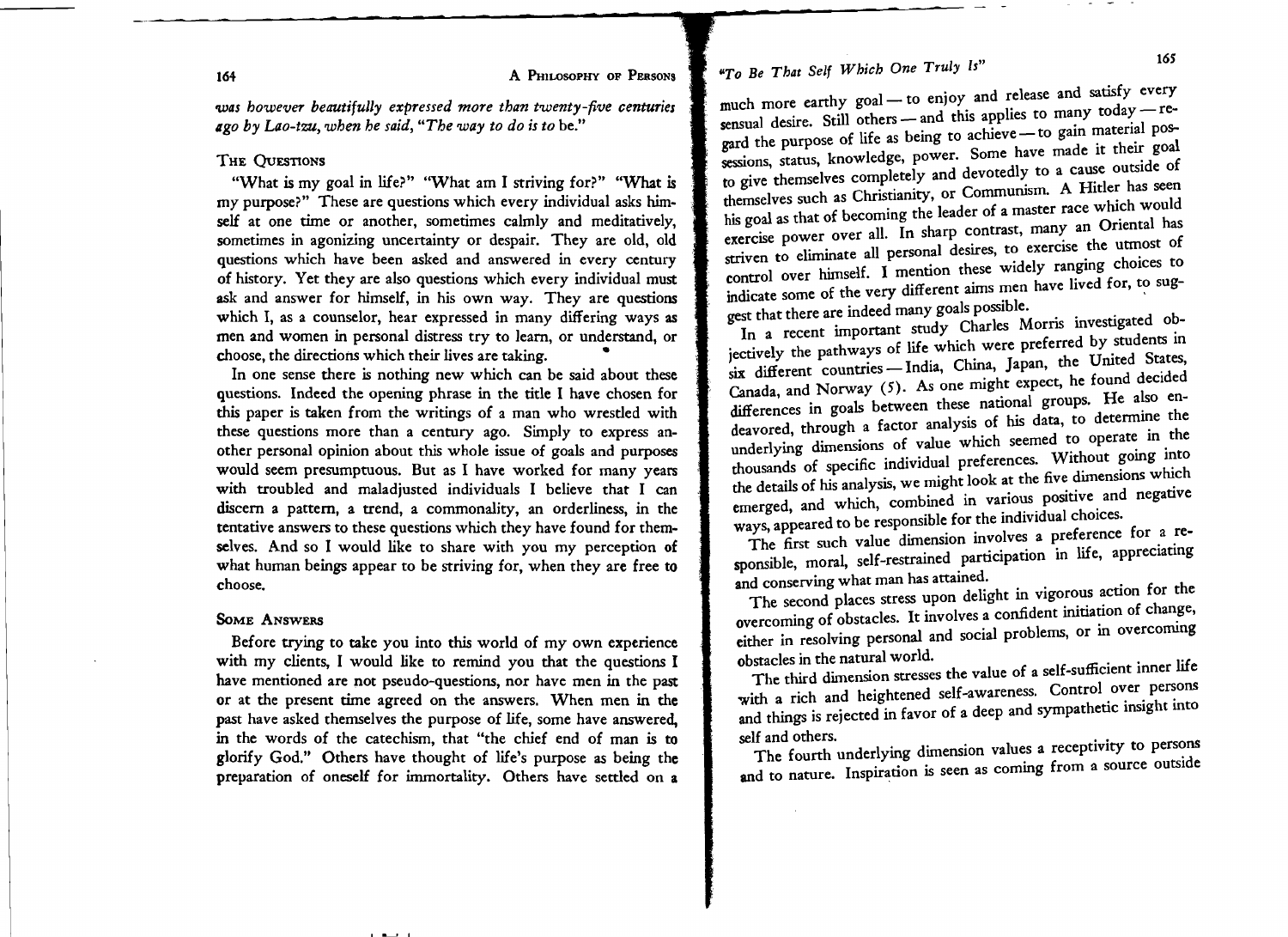the self, and the person lives and develops in devoted responsive.

The fifth and final dimension stresses sensuous enjoyment, self.

enjoyment. The simple pleasures of life, an abandonment to the moment, a relaxed openness to life, are valued.

This is a significant study, one of the first to measure objectively the answers given in different cultures to the question, what is the purpose of my life? It has added to our knowledge of the answers given. It has also helped to define some of the basic dimensions in terms of which the choice is made. As Morris says, speaking of these dimensions, "it is as if persons in various cultures have in  $\frac{1}{2}$  for  $\frac{1}{2}$  fones in the musical scales on which they compose different melodies."  $(5, p, 185)$ 

### ANOTHER VIEW

I find myself, however, vaguely dissatisfied with this study. None of the "Ways to Live" which Morris put before the students as possible choices, and none of the factor dimensions, seems to contain satisfactorily the goal of life which emerges in my experience with my clients. As  $\bar{I}$  watch person after person struggle in his therapy hours to find a way of life for himself, there seems to be a general pattern emerging, which is not quite captured by any of

The best way I can state this aim of life, as I see it coming to the total to the total to the total to the total to the total to the total to the total to the total to the total to the total to the total to the total to  $\frac{1}{2}$  is the my relationship with my clients, is to use the words of  $S_{\text{P}}$  is increased  $\sim$  "to be that self which one truly is." (3, p. 29) I am quite aware that this may sound so simple as to be absurd. To be where one is seems like a statement of obvious fact rather than  $\alpha$  go all  $\alpha$ What does it mean? What does it imply? I want to devote the remainder of my remarks to those issues. I will simply say at the outset that it seems to mean and imply some strange things. Out of my experience with my clients, and out of my own self-searching, I find myself arriving at views which would have been very foreign to me ten or fifteen years ago. So I trust you will look at these views with critical scepticism, and accept them only in so far as they ring true in your own experience.

#### DIRECTIONS TAKEN BY CLIENTS

Let me see if I can draw out and clarify some of the trends and tendencies which I see as I work with clients. In my relationship with these individuals my aim has been to provide a climate which contains as much of safety, of warmth, of empathic understanding, as I can genuinely find in myself to give. I have not found it satisfying or helpful to intervene in the client's experience with diagnostic or interpretative explanations, nor with suggestions and guidance. Hence the trends which I see appear to me to come from the client himself, rather than emanating from me. $*$ 

#### AWAY FROM FACADES

I observe first that characteristically the client shows a tendency to move away, hesitantly and fearfully, from a self that he is *not.* In other words even though there may be no recognition of what he might be moving toward, he is moving away from something. And of course in so doing he is beginning to define, however negatively, what he *is.* 

At first this may be expressed simply as a fear of exposing what he is. Thus one eighteen-year-old boy says, in an early interview: "I know I'm not so hot, and I'm afraid they'll find it out. That's why I do these things.... They're going to find out some day that I'm not so hot. I'm just trying to put that day off as long as possible.... If you know me as I know myself -. *(Pause)* I'm not going to tell you the person I really think I am. There's only one place I won't cooperate and that's it.... It wouldn't help your opinion of me to know what I think of myself."

It will be clear that the very expression of this fear is a part of becoming what he is. Instead of simply *being* a facade, as if it were himself, he is coming closer to being *himself,* namely a frightened

<sup>•</sup> I cannot close my mind, however, to the possibility that someone might be able to demonstrate that the trends I am about to describe might in some subtle fashion, or to some degree, have been initiated by me. I am describing them as occurring in the client in this safe relationship, because that seems the most likely explanation.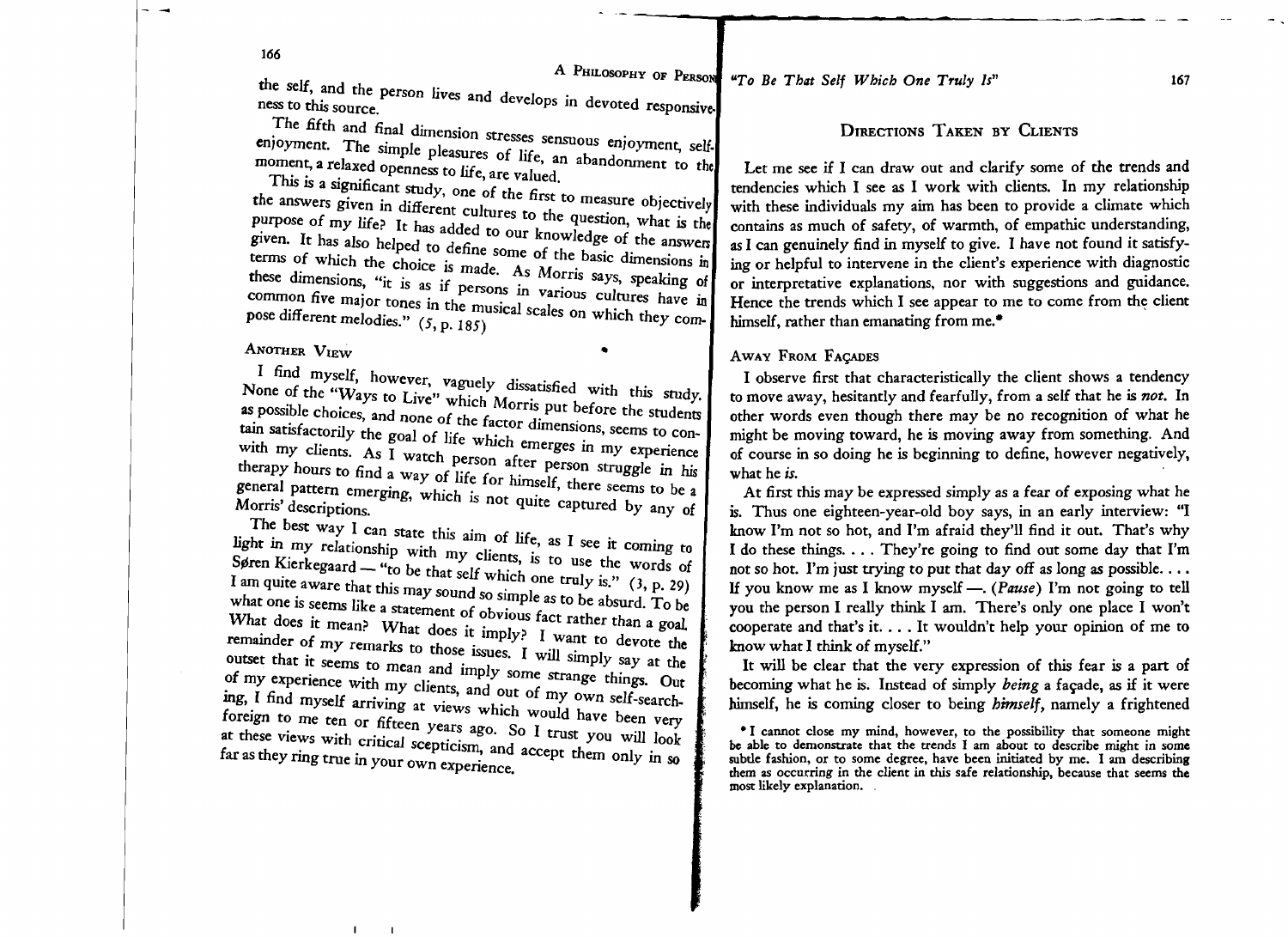A PHILOSOPHY OF PERSONS

person hiding behind a façade because he regards himself as too

## AWAY FROM "OUGHTS"

Another tendency of this sort seems evident in the client's moving away from the compelling image of what he "ought to be." Some indicate the compelling image of what he "ought to be." Some individuals have absorbed so deeply from their parents to concept "I ought to be good," or "I have to be good," that it is only with the greatest of inward struggle that they find themselves moving away from this goal. Thus one young woman, describing her unsatisfactory relationship With her father, tells first how much she wanted his love. "I think in all this feeling I've had about my father, that *really* 1 *did* very much want a good relationship with him.... I wanted so much to have him care for me, and yet didn't seem to get what I really wanted." She always felt she had to meet all of his demands and expectations and it Was "just too much, Because once I meet one there's another and another and another, and I never really meet them. It's sort of an endless demand." She feels she has been like her mother, submissive and compliant, trying continually to meet his demands. "And really *not* wanting to be that kind of person. 1 find it's not a good way to be, but yet I think I've had a sort of belief that that's the way you *have* to be if you intend to be thought a lot of and *loved.* And yet who would *want* to love somebody who was that sort of wishy washy person?" The counselor responded, "Who really would love a door mat?" She went on, "At least I wouldn't want to be loved by the kind of person

 $T_{\text{max}}$ , though these words convey nothing of the self she may meet be moving toward, the weariness and disdain in both her voice and  $\frac{1}{\sqrt{1-\frac{1}{n}}}\frac{1}{\sqrt{1-\frac{1}{n}}}\frac{1}{\sqrt{1-\frac{1}{n}}}\frac{1}{\sqrt{1-\frac{1}{n}}}\frac{1}{\sqrt{1-\frac{1}{n}}}\frac{1}{\sqrt{1-\frac{1}{n}}}\frac{1}{\sqrt{1-\frac{1}{n}}}\frac{1}{\sqrt{1-\frac{1}{n}}}\frac{1}{\sqrt{1-\frac{1}{n}}}\frac{1}{\sqrt{1-\frac{1}{n}}}\frac{1}{\sqrt{1-\frac{1}{n}}}\frac{1}{\sqrt{1-\frac{1}{n}}}\frac{1}{\sqrt{1-\frac{1}{n}}}\frac{1}{\sqrt{1-\frac{$ which *bas* to be good, which *has* to be submissive. Which has to be good, which has to be submissive.<br>Curiously enough a number of individuals find that they have felt

compelled to regard themselves as bad, and it is this concept of themselves that they find they are moving away from. One young man shows very clearly such a movement. He says: "I don't know how I got this impression that being ashamed of myself was such an *appropriate* way to feel. . . . Being ashamed of me was the way

*"To Be That Self Which One Truly Is"* 169

**j!** -- -~.\_

I just *had* to be.... There was a world where being ashamed of myself was the best way to feel.  $\ldots$ . If you are something which is disapproved of very much, then I guess the only way you can have any kind of self-respect is to be ashamed of that part of you which isn't approved of....

"But now I'm adamantly refusing to do things from the old viewpoint.... It's as if I'm convinced that someone said, 'The way you will *have* to be is to be *ashamed* of yourself - so *be* that way!' And I accepted it for a long, long time, saying 'OK, that's me!' And now I'm standing up against that somebody, saying, 'I don't care *what*  you say. I'm *not* going to feel ashamed of myself!'" Obviously he is abandoning the concept of himself as shameful and bad.

#### AWAY FROM MEETING EXPECTATIONS

Other clients find themselves moving away from what the culture expects them to be. In our current industrial culture, for example, as Whyte has forcefully pointed out in his recent book (7), there are enormous pressures to become the characteristics which are expected of the "organization man." Thus one should be fully a member of the group, should subordinate his individuality to fit into the group needs, should become "the well-rounded man who can handle well-rounded men."

In a newly completed study of student values in this country Jacob summarizes his findings by saying, "The main overall effect of higher education upon student values is to bring about general acceptance of a body of standards and attitudes characteristic of collegebred men and women in the American community.... The impact of the college experience is . . . to *socialize* the individual, to refine, polish, or 'shape up' his values so that he can fit com*fortably* into the ranks of American college alumni." (1, p. 6)

Over against these pressures for conformity, I find that when clients are free to be any way they wish, they tend to resent and to question the tendency of the organization, the college or the culture to mould them to any given form. One of my clients says with considerable heat: "I've been so long trying to live according to what was meaningful to other people, and what made no sense at *all*  to me, really. I somehow felt so much *more* than that, at some level."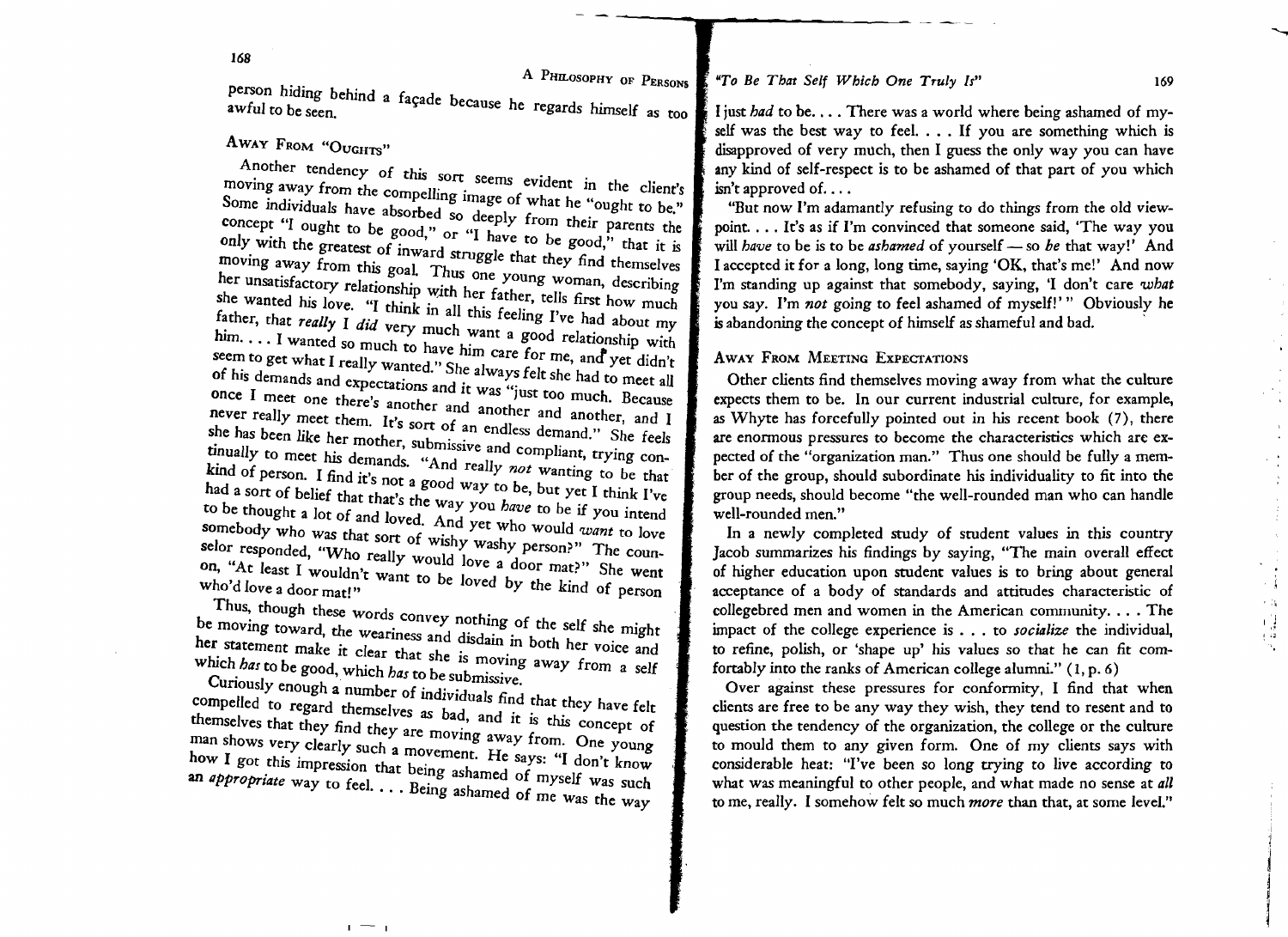170

A PHILOSOPHY OF PERSONS

So he, like others, tends to move away from being what is  $e_{x}$ .

# AWAY FROM PLEASING OTHERS

I find that many individuals have formed themselves by trying to please others, but again, when they are free, they move away from being this person. So one professional man, looking back at some of the process he has been through, writes, toward the end of therapy: "I finally felt that I simply *had* to begin doing what *I*  wanted to do, not what I thought I *should* do, and regardless of what other people feel I *should* do. This is a complete reversal of expected of  $m_0$ ,  $m_1$  ways felt I *had* to do things because it. hell with it  $\Gamma$ , or more important, to make people live they were expected of me, or more important, to make people like me. The hell with it! I think from now on I'm going to just be me — rich or poor, good or bad, rational or irrational, logical or illogical, famous or infamous. So thanks for your part in helping me to re-<br>discover Shakespeare's -- 'To thine own self be true.'" famous or infamous. So thanks for your part in helping me to re-

So one may say that *in* a somewhat negative way, clients define their goal, their purpose, by discovering, in the freedom and safety of an understanding relationship, some of the directions they do not from themselves. They prefer not to hide themselves and their feelings and the feelings of  $\frac{1}{2}$ wish to be what it. we from some significant others. The reelings from themselves, or even from some significant others. They do not wish to be what they "ought" to be, whether that imperative is set by parents, or by the culture, whether it is defined positively or negatively. They do not wish to mould themselves and their beanything which *is* choose to be anything which *is* They out. They realize all we imposed, anything which is defined from which do not, in other words, choose to be anything which is artificial,  $\epsilon$  realize that they do not value such purposes with. point  $\frac{1}{2}$  by may have lived by them all their lives or goals, even though they may have lived by them all their lives up to this point.

# TOWARD SELF-DIRECTION

But what *is* involved positively in the experience of these clients? I Shall try to describe a number of the facets I see *in* the directions *in* which they move. First of all, the client moves toward being autonomous. By this I

*"To Be That Self Which One Truly Is"* 171

mean that gradually he chooses the goals toward which *be* wants to move. He becomes responsible for himself. He decides what activities and ways of behaving have meaning for him, and what do not. I think this tendency toward self-direction is amply illustrated in the. examples I have given.

I would not want to give the impression that my clients move blithely or confidently in this direction. No indeed. Freedom to be oneself is a frighteningly responsible freedom, and an individual moves toward it cautiously, fearfully, and with almost no confidence at first.

Nor would I want to give the impression that he always makes sound choices. To be responsibly self-directing means that one chooses- and then learns from the consequences. So clients find this a sobering but exciting kind of experience. As one client says - "I feel frightened, and vulnerable, and cut loose from support, but I also feel a sort of surging up or force or strength in me." This *is*a common kind of reaction as the client takes over the self-direction of his own life and behavior.

#### TOWARD BEING PROCESS

The second observation *is* difficult to make, because we do not have good words for it. Clients seem to move toward more openly being a process, a fluidity, a changing. They are not disturbed to find that they are not the same from day to day, that they do not always hold the same feelings toward a given experience or person, that they are not always consistent. They are in flux, and seem more content to continue in this flowing current. The striving for conclusions and end states seems to diminish.

One client says, "Things are sure changing, boy, when I can't even predict my own behavior in here anymore. It was something I was able to do before. Now I don't know what I'll say next. Man, it's quite a feeling.... I'm just surprised I even said these things.... I see something new every time. It's an adventure, that's what it is  $\frac{1}{\pi}$  into the unknown.... I'm beginning to enjoy this now, I'm joyful about it, even about all these old negative things." He is beginning to appreciate himself as a fluid process, at first in the therapy hour, but later he will find this true in his life. I cannot help but be re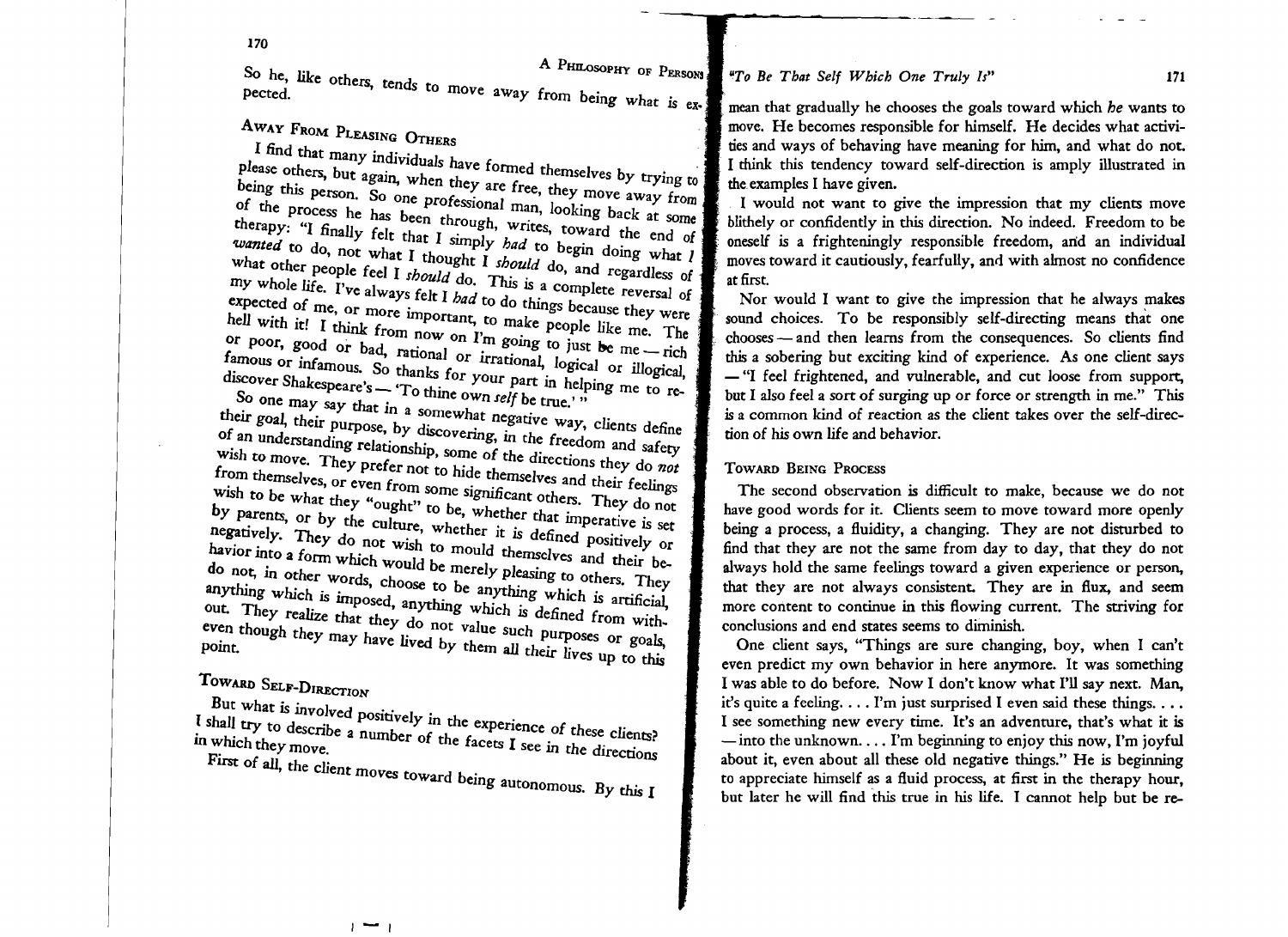minded of Kierkegaard's description of the individual who really exists. "An existing individual is constantly in process of becoming, ... and translates all his thinking into terms of process. It is with (him) ... as it is with a writer and his style; for he only has a style who never has anything finished, but 'moves the waters of the language' every time he begins, so that the most common expression comes into being for him with the freshness of a new birth." (2, p. 79) I find this catches excellently the direction in which clients move, toward being a process of potentialities being born, rather than being or becoming some fixed goal.

#### TOWARD BEING CoMPLEXITY

It also involves being a complexity of process. Perhaps an illustration will help, here. One of our counselors, who flas himself been much helped by psychotherapy, recently came to me to discuss his relationship with a very difficult and disturbed client. It interested me that he did not wish to discuss the client, except in the briefest terms. Mostly he wanted to be sure that he was clearly aware of the complexity of his own feelings in the relationshiphis warm feelings toward the client, his occasional frustration and annoyance, his sympathetic regard for the client's welfare, a degree of fear that the client might become psychotic, his concern as to what others would think if the case did not turn out well. I realized that his overall attitude was that if he could *be,* quite openly and transparently, all of his complex and changing and sometimes contradictory feelings in the relationship, all would go well. If, however, he was only part of his feelings, and partly facade or defense, he was sure the relationship would not be good. I find that this desire to be *all* of oneself in each moment -- all the richness and complexity, with nothing hidden from oneself, and nothing feared in oneself - this is a common desire in those who have seemed to show much movement in therapy. I do not need to say that this is a difficult, and in its absolute sense an impossible goal. Yet one of the most evident trends in clients is to move toward becoming all of the complexity of one's changing self in each significant moment.

TOWARD OPENNESS TO EXPERIENCE

"To be that self which one truly is" involves still other components. One which has perhaps been implied already is that the individual moves toward living in an open, friendly, close relationship to his own experience. This does not occur easily. Often as the client senses some new facet of himself, he initially rejects it. Only as he experiences such a hitherto denied aspect of himself in an acceptant climate can he tentatively accept it as a part of himself. As one client says with some shock after experiencing the dependent, small boy aspect of himself, "That's an emotion I've never felt clearly - one that I've never been!" He cannot tolerate the experience of his childish feelings. But gradually he comes to accept and embrace them as a part of himself, to live close to them and in

them when they occur. Another young man, with a very serious stuttering problem, lets himself be open to some of his buried feelings toward the end of his therapy. He says, "Boy, it was a terrible fight. I never realized it. I guess it was too painful to reach that height. I mean I'm just beginning to feel it now. Oh, the *terrible* pain.... It was *terrible* to talk. I mean I wanted to talk and then I didn't want to. .. . I'm feeling  $-1$  think I know  $-$  it's just plain strain  $-$  terrible strain  $$ *stress,* that's the word, just so much *stress* I've been feeling. I'm just beginning to feel it now after all these years of it.... it's terrible. I can hardly get my breath now too, I'm just all choked up inside, all *tight* inside.... I just feel like I'm *crushed. (He begins to cry.)* <sup>I</sup> never realized that. I never knew that." (6) Here he is opening himself to internal feelings which are clearly not new to him, but which sen to internative to be has never been able fully to experience. Now them up to this different the caperience them, he will find them less them rible, and he will be able to live closer to his own experiencing. ֦

gradually clients learn that experiencing is a friendly resource,  $\frac{1}{2}$  frightening enemy. Thus I think of one client who, toward the close of therapy, when puzzled about an issue, would put his head in his hands and say, "Now what *is* it I'm feeling? I want to get  $\lim_{x \to \infty} \lim_{x \to \infty} \lim_{x \to \infty} \frac{\sin x}{x}$  following what it is." Then he would wait, quietly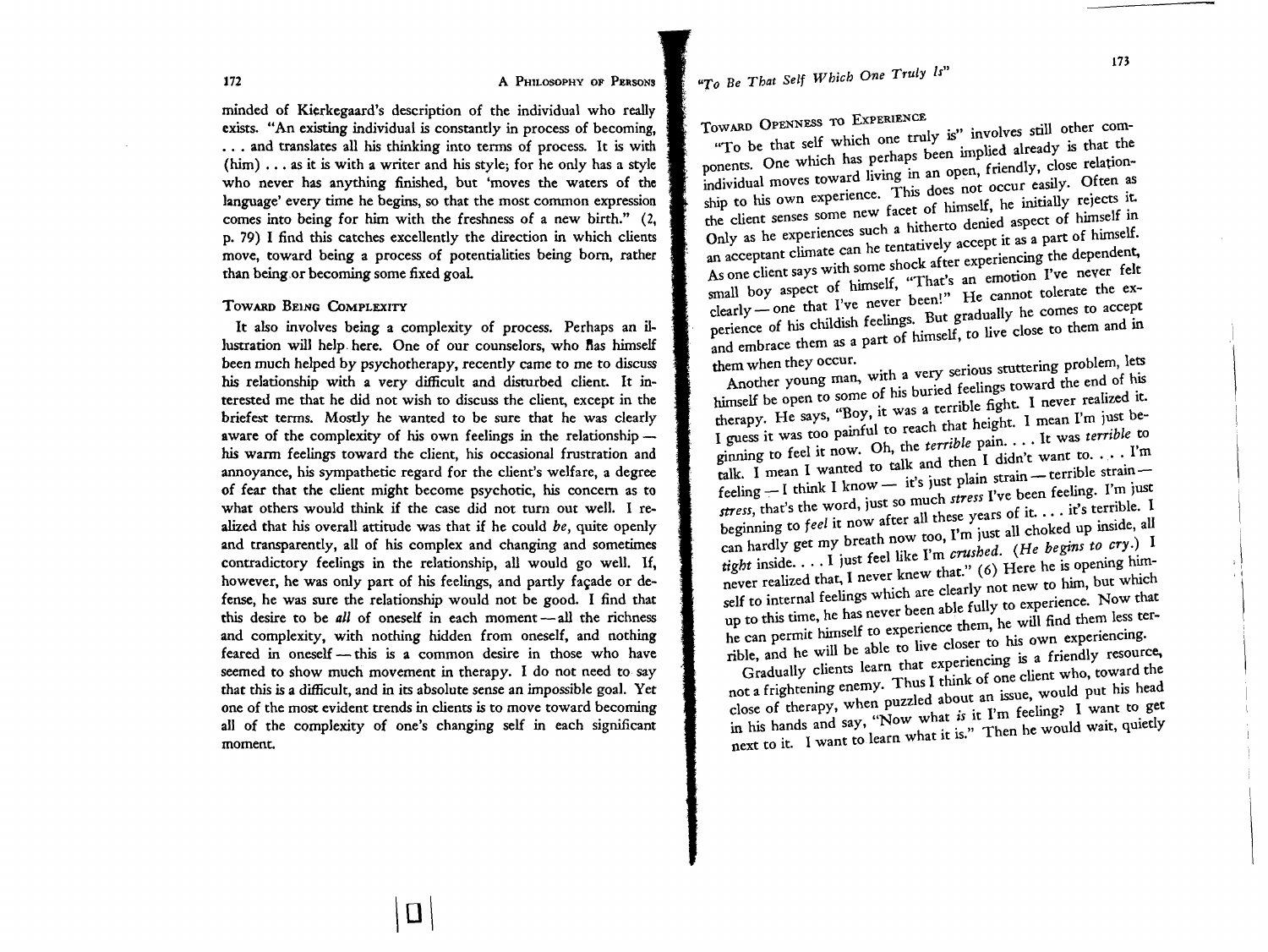"To Be *That* Self Which One *Truly Is"* 

#### 174 **A PHILOSOPHY OF PERSONS**

.

and patiently, until he could discern the exact flavor of the feelings occurring in him. Often I sense that the client is trying to listen to . himself, is trying to hear the messages and meanings which are being communicated by his own physiological reactions. No longer is he so fearful of what he may find. He comes to realize that. his own inner reactions and experiences, the messages of his senses and his viscera, are friendly. He comes to want to be close to his inner sources of information rather than closing them off.

Maslow, in his study of what he calls self-actualizing people, has noted this same characteristic. Speaking of these people, he says, "Their ease of penetration to reality, their closer approach to an animal-like or child-like acceptance and spontaneity imply a superior awareness of their own impulses, their own desires, opinions, and subjective reactions in general."  $(4, p. 210)$ 

This greater openness to what goes on within is associated with a similar openness to experiences of external reality. Maslow might be speaking of clients I have known when he says, "self-actualized people have a wonderful capacity to appreciate again and again, freshly and naively, the basic goods of life with awe, pleasure, wonder, and *even* ecstasy, however stale these experiences may be for other people." (4, p. 214)

#### TOWARD ACCEPTANCE OF OTHERS

Closely related to this openness to inner and outer experience in general is an openness to and an acceptance of other individuals. As a client moves toward being able to accept his own experience, he also moves toward the acceptance of the experience of others. He values and appreciates both his own experience and that of others for what it *is.* To quote Maslow again regarding his selfactualizing individuals: "One does not complain about water because it is wet, nor about rocks because they are hard. . . . As the child looks out upon the world with wide, uncritical and innocent eyes, simply noting and observing what is the case, without either arguing the matter or demanding that it be otherwise, so does the selfactualizing person look upon human nature both in himself and in others." (4, p. 207) This acceptant attitude toward that which exists, I find developing in clients in therapy.

TOWARD TRUST OF SELF

Still another way of describing this pattern which I see in each client is to say that increasingly he trusts and values the process which is himself. Watching my clients, I have come to a much better understanding of creative people. El Greco, for example, must have realized as he looked at some of his early work, that "good artists do not paint like that." But somehow he trusted his own experiencing of life, the process of himself, sufficiently that he could go on expressing his own unique perceptions. It was as though he could say, "Good artists do not paint like this, but 1 paint like this." Or to move to another field, Ernest Hemingway was surely aware that "good writers do not write like this." But fortunately he moved toward being Hemingway, being himself, rather than toward some one else's conception of a good writer. Einstein seems to have been unusually oblivious to the fact that good physicists did not think his kind of thoughts. Rather than drawing back because of his inadequate academic preparation in physics, he simply moved toward being Einstein, toward thinking his own thoughts, toward being as truly and deeply himself as he could. This is not a phenomenon which occurs only in the artist or the genius. Time and again in my clients, I have seen simple people become significant and creative in their own spheres, as they have developed more trust of the processes going on within themselves, and have dared to feel their own feelings, live by values which they discover within, and express themselves in their own unique ways.

## THE GENERAL DIRECTION

Let me see if I can state more concisely what is involved in this pattern of movement which I see in clients, the elements of which I have been trying to describe. It seems to mean that the individual moves toward *being,* knowingly and acceptingly, the process which he inwardly and actually *is.* He moves away from being what he is not, from being a façade. He is not trying to be more than he is, with the attendant feelings of insecurity or bombastic defensiveness. He is not trying to be less than he is, with the attendant feelings of guilt or self-depreciation. He is increasingly listening to the deep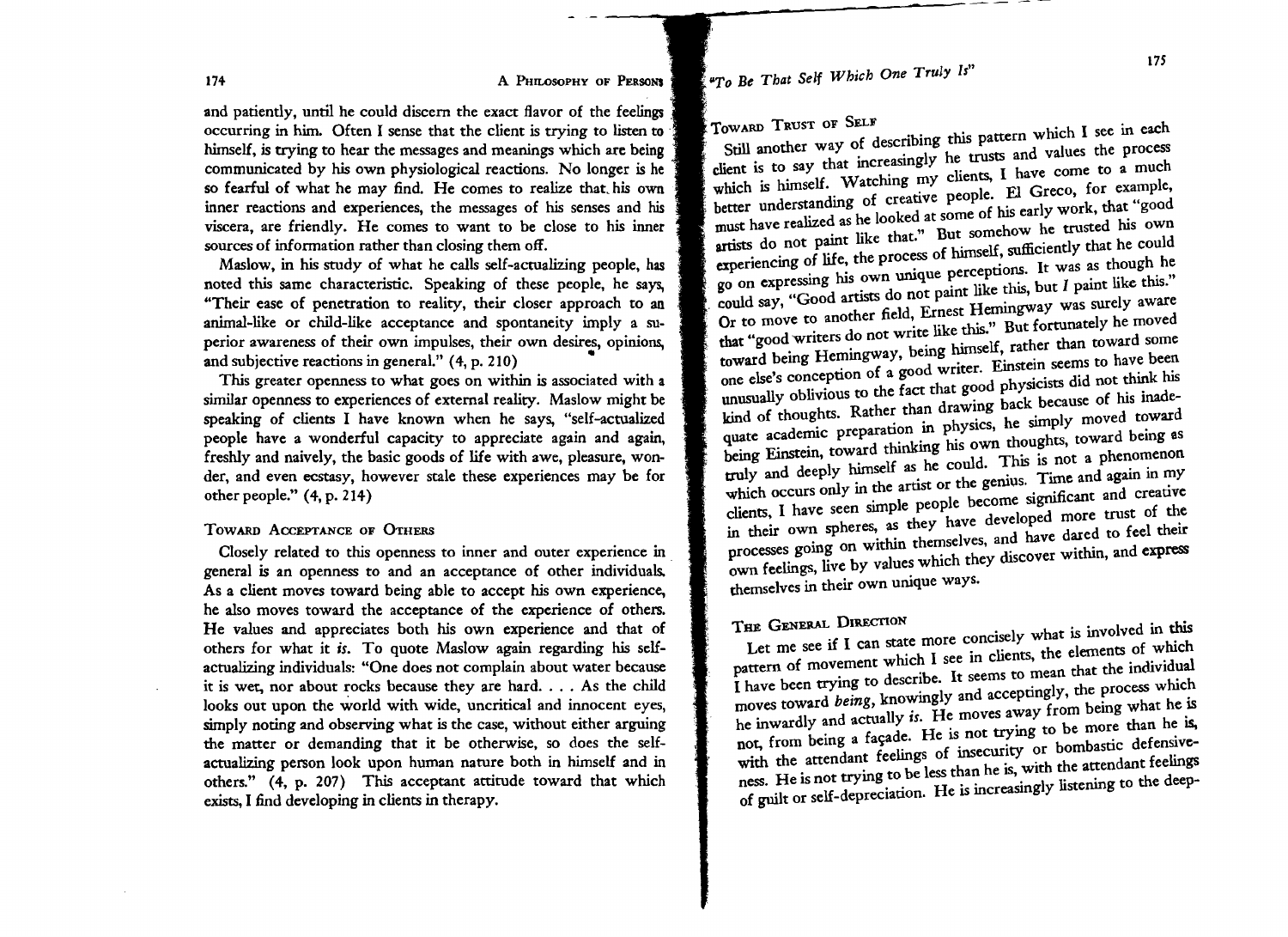*"To Be Tbat Self Wbicb One Truly Is"* 

•

est recesses of his physiological and emotional being, and finds himself increasingly willing to be, with greater accuracy and depth, that self which he most truly is. One client, as he begins to sense the direction he is taking, asks himself wonderingly and with incredulity in one interview, "You mean if I'd really be what I feel like being, that that would be all right?" His own further experience, and that of many another client, tends toward an affirmative answer. To be what he truly is, this is the path of life which he appears to value most highly, when he is free to move in any direction. It is not simply an intellectual value choice, but seems to be the best description of the groping, tentative, uncertain behaviors by which he moves exploringly toward what he wants to be.

#### SoME MISAPPREHENSIONS

To many people, the path of life I have been endeavoring to describe seems like a most unsatisfactory path indeed. To the degree that this involves a real difference in values, I simply respect it as a difference. But I have found that sometimes such an attitude is due to certain misapprehensions. In so far as I can I would like to clear these away.

#### OOFS IT IMPLY FIXITY?

To some it appears that to be what one is, is to remain static. They see such a purpose or value as synonymous with being fixed or unchanging. Nothing could be further from the truth. To be what one is, is to enter fully into being a process. Change is facilitated, probably maximized, when one is willing to be what he truly is. Indeed it is the person who is denying his feelings and his reactions who is the person who tends to come for therapy. He has, often for years, been trying to change, but finds himself fixed in these behaviors which he dislikes. It is only as he can become more of himself, can be more of what he has denied in himself, that there is any prospect of change..

DOES IT IMPLY BEING EViL?

An even more common reaction to the path of life I have been describing is that to be what one truly is would mean to be bad, evil, uncontrolled, destructive. It would mean to unleash some kind of a monster on the world. This is a view which is very well known to me, since I meet it in almost every client. "If 1 dare to let the feelings flow which are dammed up within me, if by some chance I should live in those feelings, then this would be catastrophe." This isthe attitude, spoken or unspoken, of nearly every client as he moves into the experiencing of the unknown aspects of himself. But the whole course of his experience in therapy contradicts these fears. He finds that gradually he can be his anger, when anger is his real reaction, but that such accepted or transparent anger is not destructive. He finds that he can be his fear, but that knowingly to be his fear does not dissolve him. He finds that he can be self-pitying, and it is not "bad." He can feel and be his sexual feelings, or his "lazy" feelings, or his hostile feelings, and the roof of the world does not fall in. The reason seems to be that the more he is able to permit these feelings to flow and to be in him, the more they take their appropriate place in a total harmony of his feelings. He discovers that he has other feelings with which these mingle and find a balance. He feels loving and tender and considerate and cooperative, as well as hostile or lustful or angry. He feels interest and zest and curiosity, as well as laziness or apathy. He feels courageous and venturesome, as well as fearful. His feelings, when he lives closely and acceptingly with their complexity, operate in a constructive harmony rather than sweeping him into some uncontrollably evil

path. Sometimes people express this concern by saying that if an individual were to be what he truly is, he would be releasing the beast in himself. I feel somewhat amused by this, because I think we might take a closer look at the beasts. The lion is often a symbol of the "ravening beast." But what about him? Unless he has been very much warped by contact with humans, he has a number of the qualities I have been describing. To be sure, he kills when he is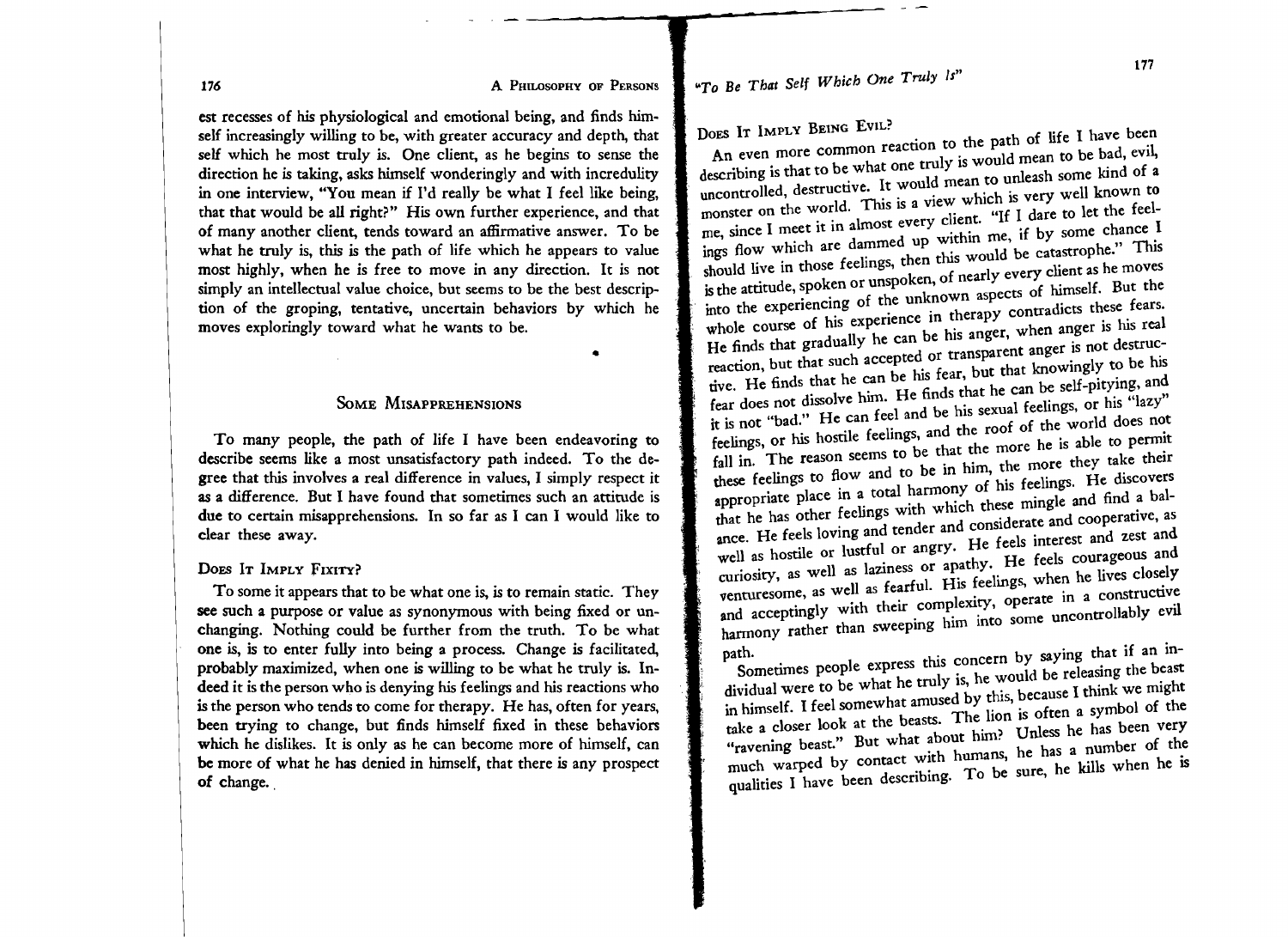### 178 A PHILOSOPHY OF PERSONS

hungry, but he does not go on a wild rampage of killing, nor does he overfeed himself. He keeps his handsome figure better than some of us. He is helpless and dependent in his puppyhood, but he moves from that to independence. He does not cling to dependence. He is selfish and self-centered in infancy, but in adulthood he shows a reasonable degree of cooperativeness, and feeds, cares for, and protects his young. He satisfies his sexual desires, but this does not mean that he goes on wild and lustful orgies. His various tendencies and urges have a harmony within him. He is, in some basic sense, a constructive and trustworthy member of the species *[elis leo.* And what I am trying to suggest is that when one is truly and deeply a unique member of the human species, this is not something which should excite horror. It means instead that one lives fully and openly the complex process of being one of the most widely sensitive, responsive, and creative creatures on this planet. Fully to be one's own uniqueness as a human being, is not, in my experience, a process which would be labeled bad. More appropriate words might be that it is a positive, or a constructive, or a realistic, or a trustworthy process.

### SOCIAL IMPLICATIONS

Let me tum for a moment to some of the social implications of the path of life I have attempted to describe. I have presented it as a direction which seems to have great meaning for individuals. Does it have, could it have, any meaning or significance for groups or organizations? Would it be a direction which might usefully be chosen by a labor union, a church group, an industrial corporation, a university, a nation? To me it seems that this might be possible. Let us take a look, for example, at the conduct of our own country in its foreign affairs. By and large we find, if we listen to the staremenrs of our leaders during the past several years, and read their documents, that our diplomacy is always based upon high moral purposes; that it is always consistent with the policies we have followed previously; that it involves no selfish desires; and that it has never been mistaken in its judgments and choices. I think perhaps

# *"To Be That Self Which One Truly Is" 179*

you will agree with me that if we heard an individual speaking in these terms we would recognize at once that this must be a façade, that such statements could not possibly represent the real process going on within himself.

Suppose we speculate for a moment as to how we, as a nation, might present ourselves in our foreign diplomacy if we were openly, knowingly, and acceptingly being what we truly are. I do not know precisely what we are, but I suspect that if we were trying to express ourselves as we are, then our communications with foreign countries would contain elements of this sort.

We as a nation are slowly realizing our enormous strength, 'and the power and responsibility which go with that strength.

We are moving, somewhat ignorantly and clumsily, toward ac-<br>cepting a position of responsible world leadership.

We make many mistakes. We are often inconsistent.

We are far from perfect.

We are deeply frightened by the strength of Communism, a view of life different from our own.  $\blacksquare$ 

We feel extremely competitive toward Communism, and we are angry and humiliated when the Russians surpass us in any field.

We have some very selfish foreign interests, such as in the oil in the Middle East. The Middle East.

On the other hand, we have no desire to hold dominion over peoples.

 $W$ e have complex and contradictory feelings toward the freedom and independence and self-determination of individuals and coun tries: we desire these and are proud of the past support we have given to such tendencies, and yet we are often frightened by what they may mean.

We tend to value and respect the dignity and worth of each individual, yet when we are frightened, we move away from this direc- . tion.

Suppose we presented ourselves in some such fashion, openly and transparently, in our foreign relations. We would be attempting to be the nation which we truly are, in all our complexity and even contradictoriness. What would be the results? To me the results would be similar to the experiences of a client when he is more truly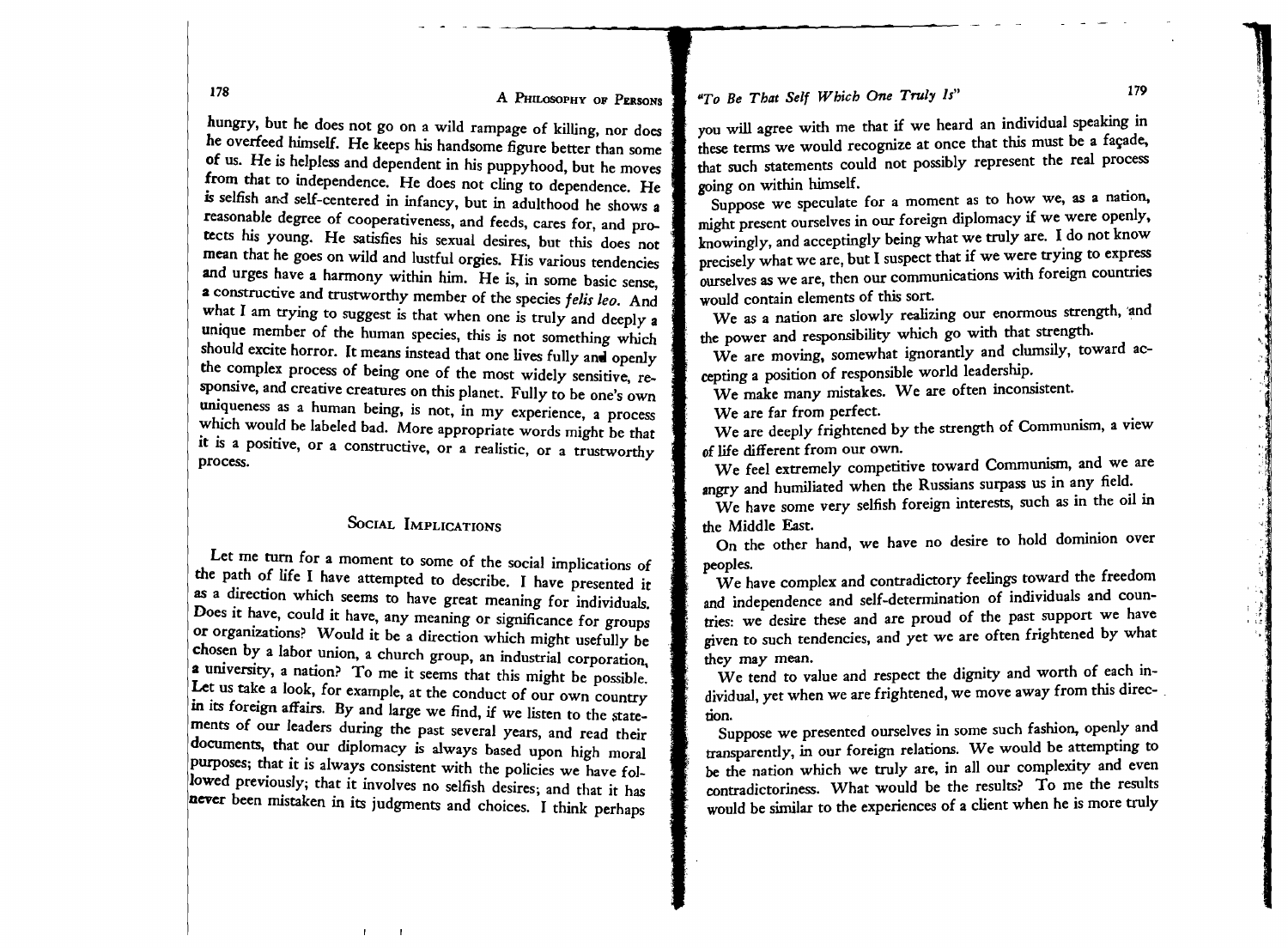**.** -

We would be is. Let us look at some of the probable outcomes. We would be much more comfortable, because we would have nothing to hide.

We could focus on the problem at hand, rather than spending our energies to prove that we are moral or consistent.

We could use all of our creative imagination in solving the prob-<br>lem, rather than in defending ourselves.

We *could openly* advance both our selfish interests, and our sympathetic concern for others, and let these conflicting desires find the balance which is acceptable to us as a people.

We *could freely* change and grow in our leadership position, bebeen, must be, ought to be.<br>been, must be, ought to be.

We would find' that We were much *less* feared, because others would be less inclined to suspect what lies behind the façade.

We would, by our own openness, tend to bring forth openness and realism on the part of others. We would tend to work out the solutions of world problems on

the basis of the real issues involved, rather than in terms of the real of the real of the real of the real of the real of the real of the real of the real of the real of the real of the real of the real of the real of the a a design worn by the negotiating parties.

 $\frac{1}{2}$  short what I am suggesting by this fantasied example  $\frac{1}{2}$  that  $\frac{1}{100}$  and organizations might discover, as have individuals, that it is a richly rewarding experience to be what one deeply is. I am suggesting that this view contains the seeds of a philosophical approach to a philosophical approach and approach approach approach approach approach approach approach approach approach approach approach approach approach experience of clients.

### SUMMARY

I began *this* talk *with* the question each individual asks of himself - what is the goal, the purpose, of my life? I have tried to tell you what I have learned from my clients, who in the therapeutic relationship, with its freedom from threat and freedom of choice, exemplify in their lives a commonality of direction and goal.

I have pointed out that they tend to move away from self-conceal\_

ment, away from being the expectations of others. The characteristic movement, I have said, is for the client to permit himself freely to be the changing, fluid, process which he is. He moves also toward a friendly openness to what is going on within  $him$ — learning to listen sensitively to himself. This means that he is increasingly a harmony of complex sensings and reactions, rather than being the clarity and simplicity of rigidity. It means that as he moves toward acceptance of the "is-ness" of himself, he accepts others increasingly in the same listening, understanding way. He trusts and values the complex inner processes of himself, as they emerge toward expression. He is creatively realistic, and realistically creative. He finds that to be this process in himself is to maximize the rate of change and growth in himself. He is continually engaged in discovering that to be all of himself in this fluid sense is not synonymous with being evil or uncontrolled. It is instead to feel a growing pride in being a sensitive, open, realistic, inner-directed member of the human species, adapting with courage and imagination to the complexities of the changing situation. It means taking continual steps toward being, in awareness and in expression, that which is congruent with one's total organismic reactions. To use Kierkegaard's more aesthetically satisfying terms, it means "to be that self which one truly is." I trust I have made it evident that this is not an easy direction to move, nor one which is ever completed. It is a continuing way of life.

In trying to explore the limits of such a concept, I have suggested that this direction is not a way which is necessarily limited to clients in therapy, nor to individuals seeking to find a purpose in life. It would seem to make the same kind of sense for a group, an organization, or a nation, and would seem to have the same kind of rewarding concomitants.

I recognize quite clearly that this pathway of life which I have outlined is a value choice which is decidedly at variance with the goals usually chosen or behaviorally followed. Yet because it springs from individuals who have more than the usual freedom to choose, and because it seems to express a unified trend in these individuals, I offer it to you for your consideration.

180